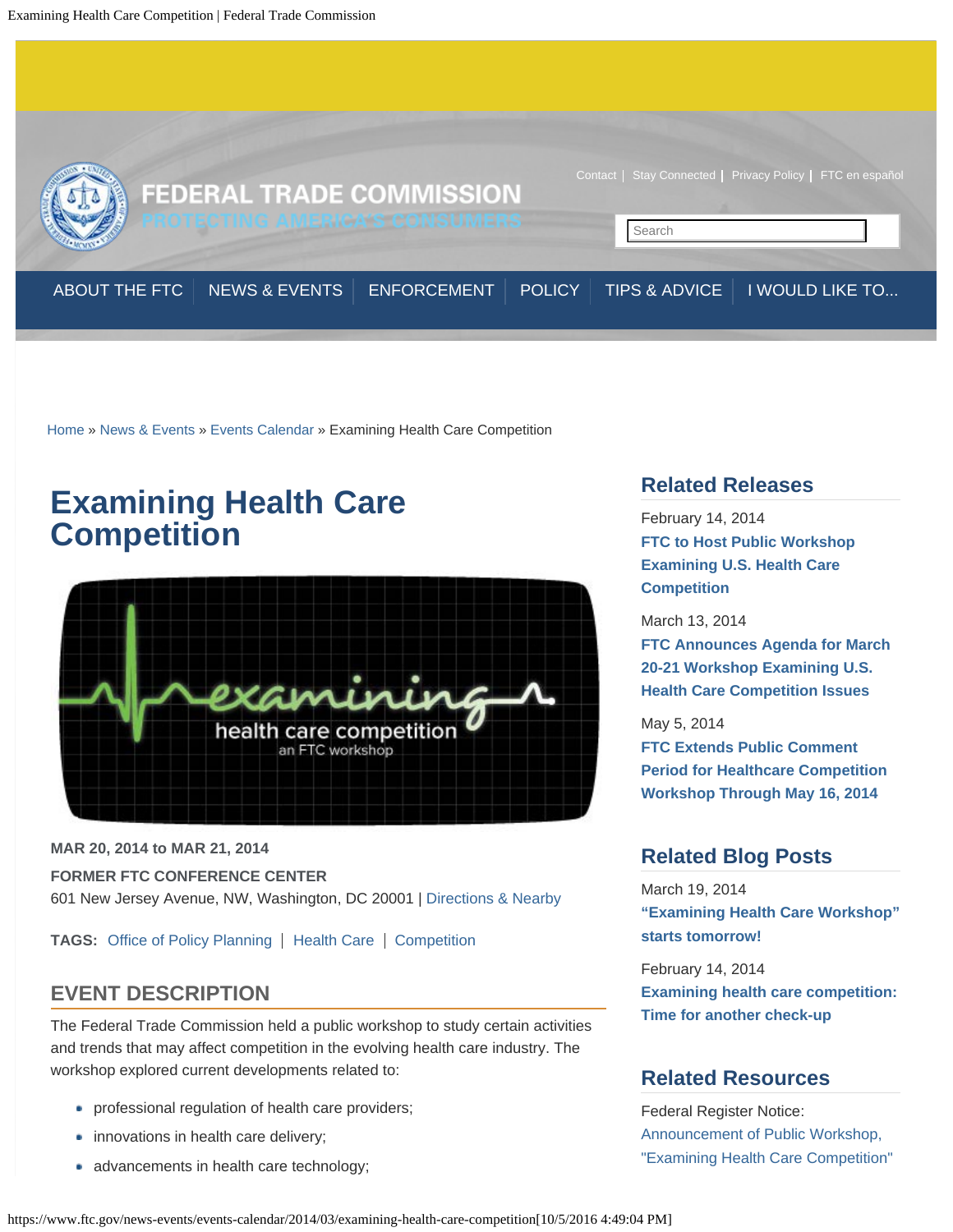- measuring and assessing health care quality; and
- **•** price transparency of health care services.

### **Examining Health Care Competition Workshop Series:**

[Examining Health Care Competition: February 2015 Workshop](https://www.ftc.gov/news-events/events-calendar/2015/02/examining-health-care-competition) Examining Health Care Competition: March 2014 Workshop

### **Webcast and Transcript**

The workshop webcast videos are available for viewing (under Video, below). Viewers may want to review the panelist slide presentations (under Event Speakers, below) as they watch the videos. A transcript for each day of the workshop is available as well (under Transcript, below).

### **Questions?**

If you have a question about the workshop, please email [opp@ftc.gov](mailto:opp@ftc.gov)...

## **EVENT DETAILS**

#### **[AGENDA](#page-0-0)** k

[Workshop Agenda \(391.79 KB\)](https://www.ftc.gov/system/files/documents/public_events/200361/healthcare-agenda_0.pdf)

#### **[EVENT SPEAKERS](#page-0-0)** ь

**E** [Speaker Biographies \(365.08 KB\)](https://www.ftc.gov/system/files/documents/public_events/200361/health_care_competition_workshop_speaker_bios_0.pdf)

**E** [Burstin - Measuring and Assessing the Quality of Health Care](https://www.ftc.gov/system/files/documents/public_events/200361/burstin_-_measuring_and_assessing_the_quality_of_health_care.pdf)

[\(3.04 MB\)](https://www.ftc.gov/system/files/documents/public_events/200361/burstin_-_measuring_and_assessing_the_quality_of_health_care.pdf)

**E** [Casalino - Can Quality Measurement in Health Care Be Effectively](https://www.ftc.gov/system/files/documents/public_events/200361/casalino_-_can_quality_measurement_in_health_care_be_effectively_used_by_antitrust_agencies.pdf) [Used By Antitrust Agencies? \(2.16 MB\)](https://www.ftc.gov/system/files/documents/public_events/200361/casalino_-_can_quality_measurement_in_health_care_be_effectively_used_by_antitrust_agencies.pdf)

**ED** [Courneya - Transparency: Quality and Cost \(546.42 KB\)](https://www.ftc.gov/system/files/documents/public_events/200361/courneya_-_transparency_quality_and_cost.pdf)

[Finley - Case Study: Use of CRNAs in Rural Colorado \(2.46 MB\)](https://www.ftc.gov/system/files/documents/public_events/200361/finley_-_case_study_use_of_crnas_in_rural_colorado.pdf)

**<sup>1</sup>2** [Gagliano - MinuteClinic: the Medical Clinic in CVS/pharmacy \(3.6](https://www.ftc.gov/system/files/documents/public_events/200361/gagliano_-_minuteclinic_the_medical_clinic_in_cvs-pharmacy.pdf) [MB\)](https://www.ftc.gov/system/files/documents/public_events/200361/gagliano_-_minuteclinic_the_medical_clinic_in_cvs-pharmacy.pdf)

[Ginsburg - Overview of Price Transparency \(946.01 KB\)](https://www.ftc.gov/system/files/documents/public_events/200361/ginsburg_-_overview_of_price_transparency.pdf)

[Kleiner - Occupational Regulation and Health Care \(1.14 MB\)](https://www.ftc.gov/system/files/documents/public_events/200361/kleiner_-_occupational_regulation_and_health_care.pdf)

[Laws - Innovations in Health Care Delivery: Telehealth \(2.66 MB\)](https://www.ftc.gov/system/files/documents/public_events/200361/laws_-_innovations_in_health_care_delivery_telehealth.pdf)

**E** [Mehrotra - Innovations in Health Care Delivery: Overview and](https://www.ftc.gov/system/files/documents/public_events/200361/mehrotra_-_innovations_in_health_care_delivery_overview_and_framework.pdf) [Framework \(336.88 KB\)](https://www.ftc.gov/system/files/documents/public_events/200361/mehrotra_-_innovations_in_health_care_delivery_overview_and_framework.pdf)

[Rheuban - University of Virginia Center for Telehealth \(1.37 MB\)](https://www.ftc.gov/system/files/documents/public_events/200361/rheuban_-_university_of_virginia_center_for_telehealth.pdf)

**E** [Robin - Medical License Portability and Evolving Telemedicine](https://www.ftc.gov/system/files/documents/public_events/200361/robin_-_medical_license_portability_and_evolving_telemedicine_standards_protecting_patients_and_expanding_access.pdf)

[Standards: Protecting Patients and Expanding Access \(2.47 MB\)](https://www.ftc.gov/system/files/documents/public_events/200361/robin_-_medical_license_portability_and_evolving_telemedicine_standards_protecting_patients_and_expanding_access.pdf)

**E** [Romano - Thoughts on Measuring and Quality of Health Care in](https://www.ftc.gov/system/files/documents/public_events/200361/romano_-_thoughts_on_measuring_and_quality_of_health_care_in_2014.pdf) [2014 \(2.13 MB\)](https://www.ftc.gov/system/files/documents/public_events/200361/romano_-_thoughts_on_measuring_and_quality_of_health_care_in_2014.pdf)

[Sacks - Innovations In Health Care Delivery \(826.95 KB\)](https://www.ftc.gov/system/files/documents/public_events/200361/sacks_-_innovations_in_health_care_delivery.pdf)

**E** [Spetz - How Do Scope of Practice Regulations Affect Demand for](https://www.ftc.gov/system/files/documents/public_events/200361/spetz_-_how_do_scope_of_practice_regulations_affect_demand_for_lpns.pdf) [LPNs \(611.66 KB\)](https://www.ftc.gov/system/files/documents/public_events/200361/spetz_-_how_do_scope_of_practice_regulations_affect_demand_for_lpns.pdf)

**TE** [Tripathi - Developments in Health Information Technologies](https://www.ftc.gov/system/files/documents/public_events/200361/tripathi_-_developments_in_health_information_technologies.pdf)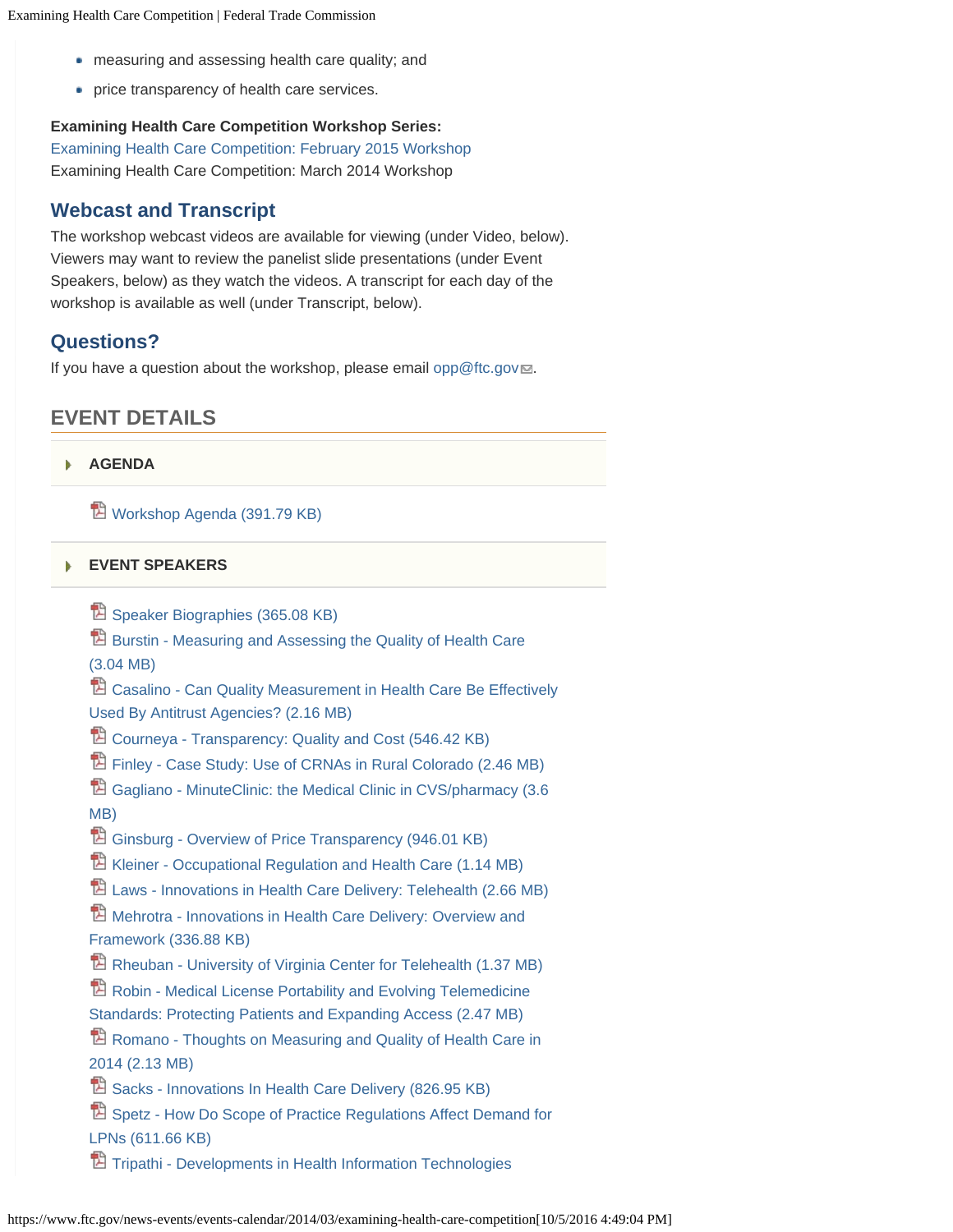Examining Health Care Competition | Federal Trade Commission

#### [\(966.03 KB\)](https://www.ftc.gov/system/files/documents/public_events/200361/tripathi_-_developments_in_health_information_technologies.pdf)

#### **[TRANSCRIPTS](#page-0-0)**

<sup>2</sup> [March 20, 2014 \(629.51 KB\)](https://www.ftc.gov/system/files/documents/public_events/200361/transcriptmar20.pdf) <sup>1</sup> [March 21, 2014 \(573.23 KB\)](https://www.ftc.gov/system/files/documents/public_events/200361/transcriptmar21_0.pdf)

#### **[VIDEO](#page-0-0)**

[Examining Health Care Competition - Part 1](https://www.ftc.gov/news-events/audio-video/video/examining-health-care-competition-part-1) [Examining Health Care Competition - Part 2](https://www.ftc.gov/news-events/audio-video/video/examining-health-care-competition-part-2) [Examining Health Care Competition - Part 3](https://www.ftc.gov/news-events/audio-video/video/examining-health-care-competition-part-3) [Examining Health Care Competition - Part 4](https://www.ftc.gov/news-events/audio-video/video/examining-health-care-competition-part-4) [Examining Health Care Competition - Part 5](https://www.ftc.gov/news-events/audio-video/video/examining-health-care-competition-part-5) [Examining Health Care Competition - Part 6](https://www.ftc.gov/news-events/audio-video/video/examining-health-care-competition-part-6) [Examining Health Care Competition - Part 7](https://www.ftc.gov/news-events/audio-video/video/examining-health-care-competition-part-7)

#### **[PUBLIC COMMENTS](#page-0-0)** þ.

**PUBLIC COMMENT INITIATIVE:** [#542: Announcement of Public](https://www.ftc.gov/policy/public-comments/initiative-542)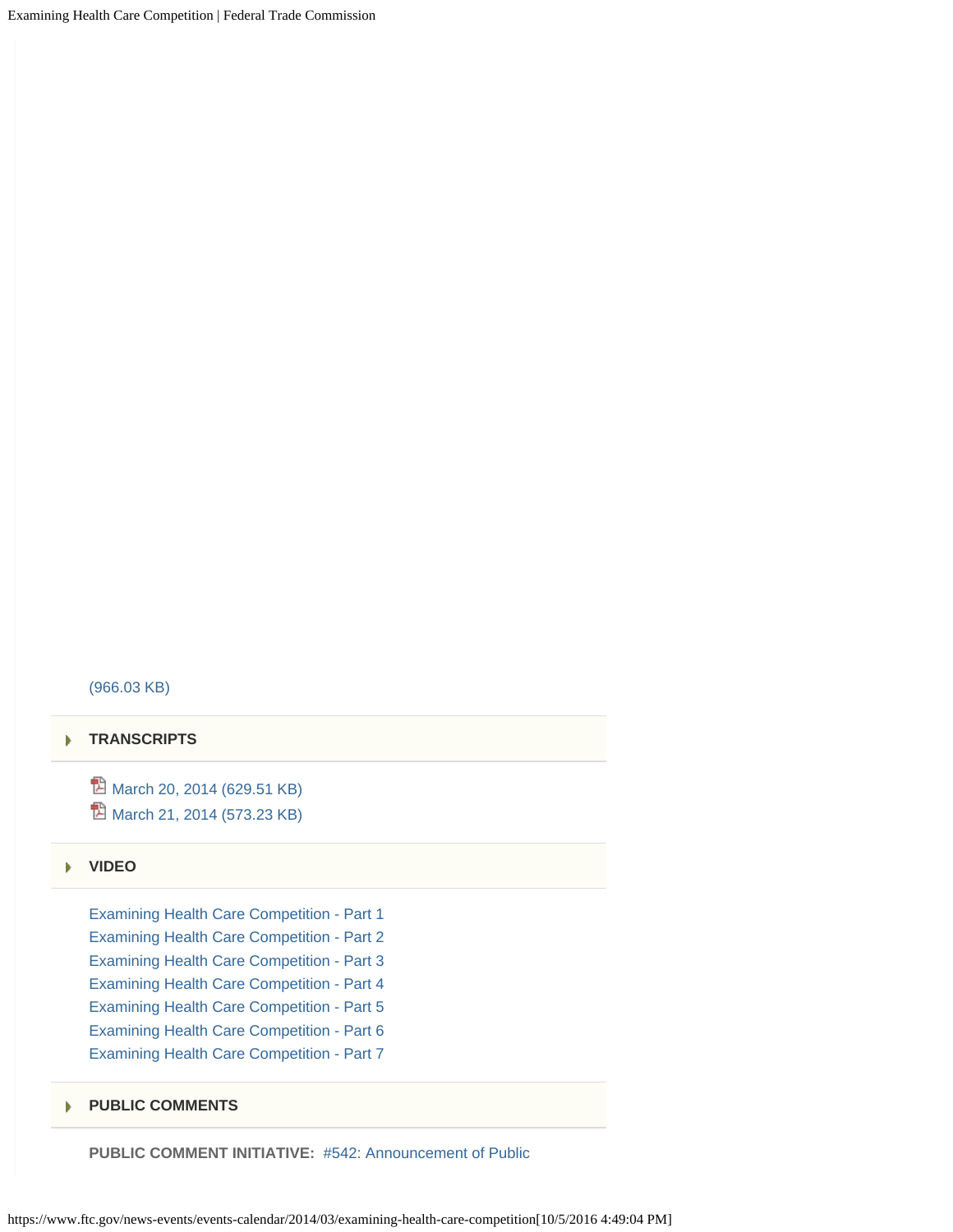[Workshop, "Examining Health Care Competition" \("Health Care](https://www.ftc.gov/policy/public-comments/initiative-542) [Workshop"\) Project No. P13-1207](https://www.ftc.gov/policy/public-comments/initiative-542)

The last day to submit public comments was May 16, 2014.

#### **[ABOUT THIS VENUE](#page-0-0)**

**former FTC Conference Center** 601 New Jersey Avenue, NW

Washington, DC 20001 United States

### **Venue Information**

- [Getting to the Conference Center](https://www.ftc.gov/news-events/events-calendar/directions-ftc-satellite-building-conference-center)
- [Nearby Hotels](https://www.ftc.gov/news-events/events-calendar/hotels-near-ftc)
- [Nearby Restaurants](https://www.ftc.gov/news-events/events-calendar/restaurants-near-ftc)

### **Disability Accommodations**

The Conference Center is accessible to people with disabilities. If you need an accommodation related to a disability, please contact Lara Kittelson at lkittelson@ftc.gov or 202-326-3388. Such requests should include a detailed description of the accommodations needed and a way to contact you if we need more information. Please provide advance notice.

### **FTC PRIVACY POLICY**

Under the Freedom of Information Act ("FOIA") or other laws, we may be required to disclose to outside organizations the information you provide when you preregister. The Commission will consider all timely and responsive public comments, whether filed in paper or electronic form, and as a matter of discretion, we make every effort to remove home contact information for individuals from the public comments before posting them on the FTC website.

The FTC Act and other laws we administer permit the collection of your preregistration contact information and the comments you file to consider and use in this proceeding as appropriate. For additional information, including routine uses permitted by the Privacy Act, see the Commission's comprehensive [Privacy](https://www.ftc.gov/site-information/privacy-policy) [Policy.](https://www.ftc.gov/site-information/privacy-policy)

This event is open to the public and may be photographed, videotaped, webcast, or otherwise recorded. By participating in this event, you are agreeing that your image — and anything you say or submit — may be posted indefinitely at ftc.gov or on one of the Commission's publicly available social media sites.